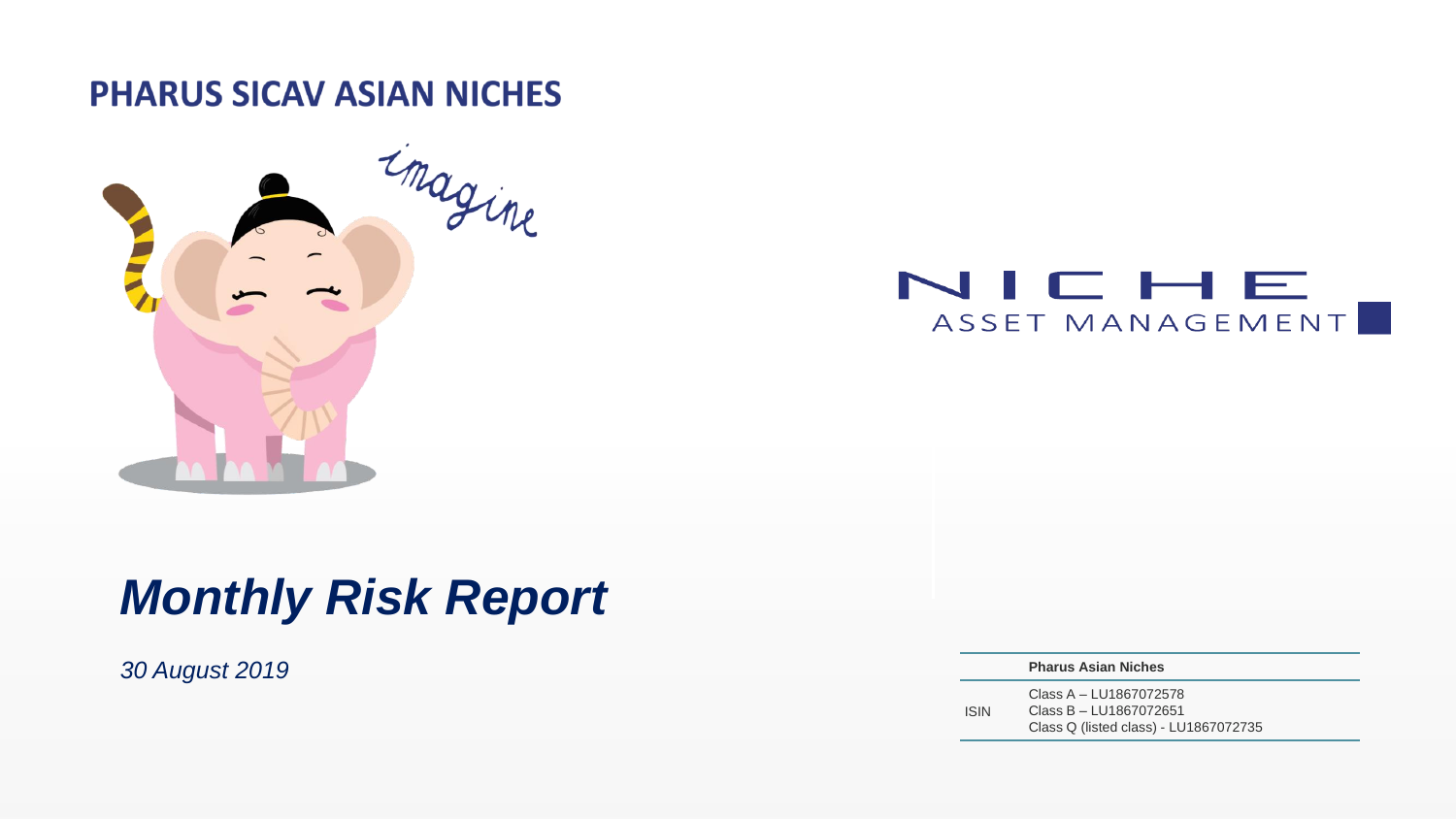

# **Summary**

- Ex-ante analysis: VaR 1 month 99%
- **•** Portfolio: allocation & performance summary
- Equity Portfolio
- Bond Portfolio
- Ex-ante analysis : VaR by sector and country
- Ex-ante analysis : Top securities which are contributing the most to total active risk active risk
- Ex-Ante analysis: size and style allocation
- **EXEC** Stress test: absolute change of Shocks by Region
- Stress test: historical scenario
- Liquidation time horizon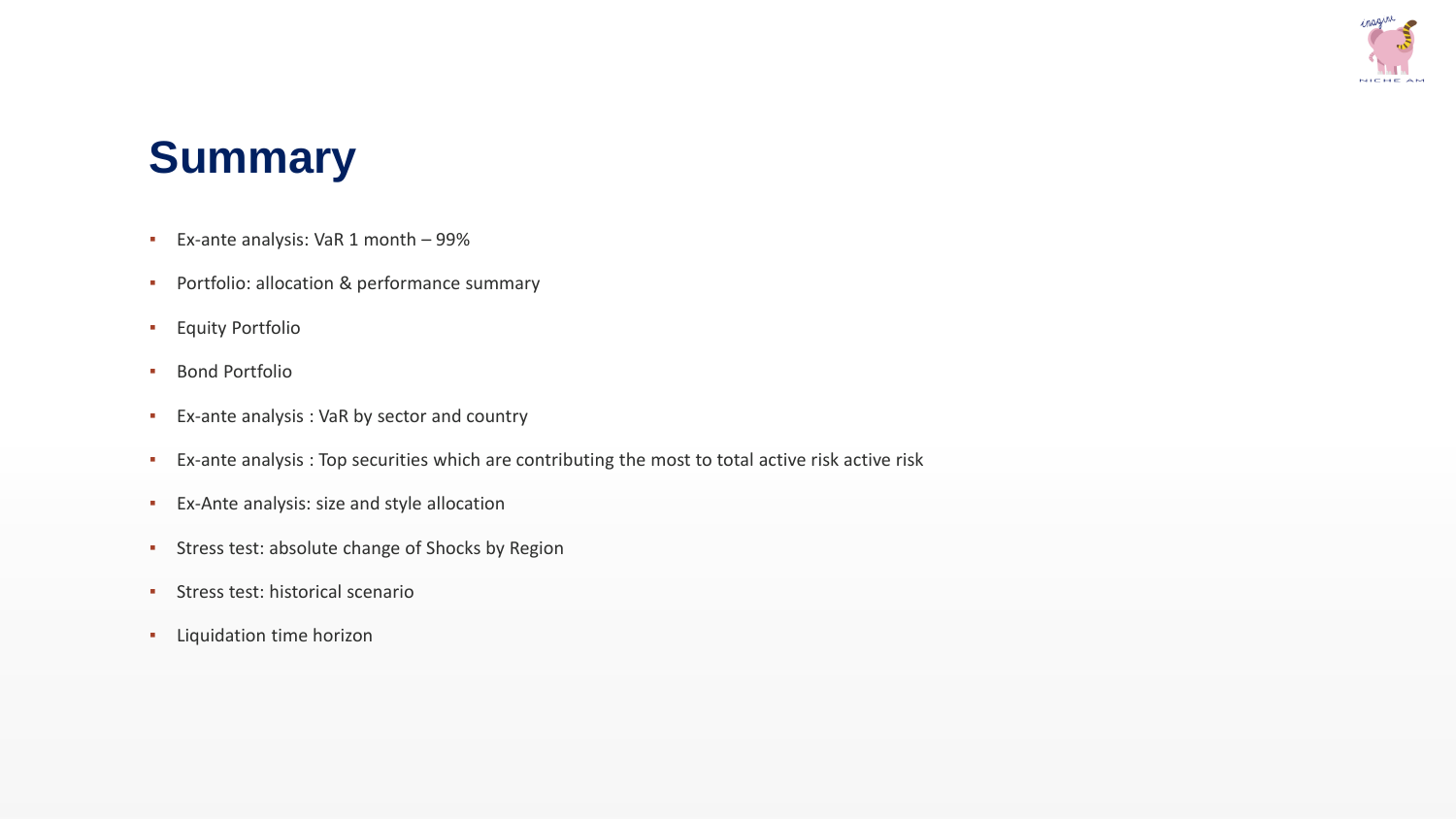

# *Ex-ante analysis: VaR 1 month 99% as of 30/08/19*

|                                      |         | <b>VaR Alert Level</b> | <b>VaR 99% 1M</b> | <b>VaR 99% 1M</b>     |
|--------------------------------------|---------|------------------------|-------------------|-----------------------|
|                                      | q٥      | $\mathsf{II}^\circ$    | <b>Fund</b>       | Fund (prev.<br>month) |
| <b>Pharus Asian</b><br><b>Niches</b> | $-8,0%$ | $-10,0%$               | $-6,43%$          | $-5,59%$              |

- The fund hasn't hit any alert level
- The alert levels are linked to the 99% VaR 1M
- The VaR 99% ex-ante 1 month horizon is below the first limit internally set and below the maximum level stated by CESR guidelines on Risk Measurement (-20% VaR 1 day 99%)

### *VaR Sensitivity*

|                      | <b>95% VaR</b> | <b>99% VaR</b> |
|----------------------|----------------|----------------|
| Historical 1D        | $-0,78%$       | $-1,37%$       |
| <b>Historical 1W</b> | $-1,74%$       | $-3,06%$       |
| <b>Historical 1M</b> | $-3,64%$       | $-6,43%$       |

*Source: MSCI RIskMetrics, Niche AM*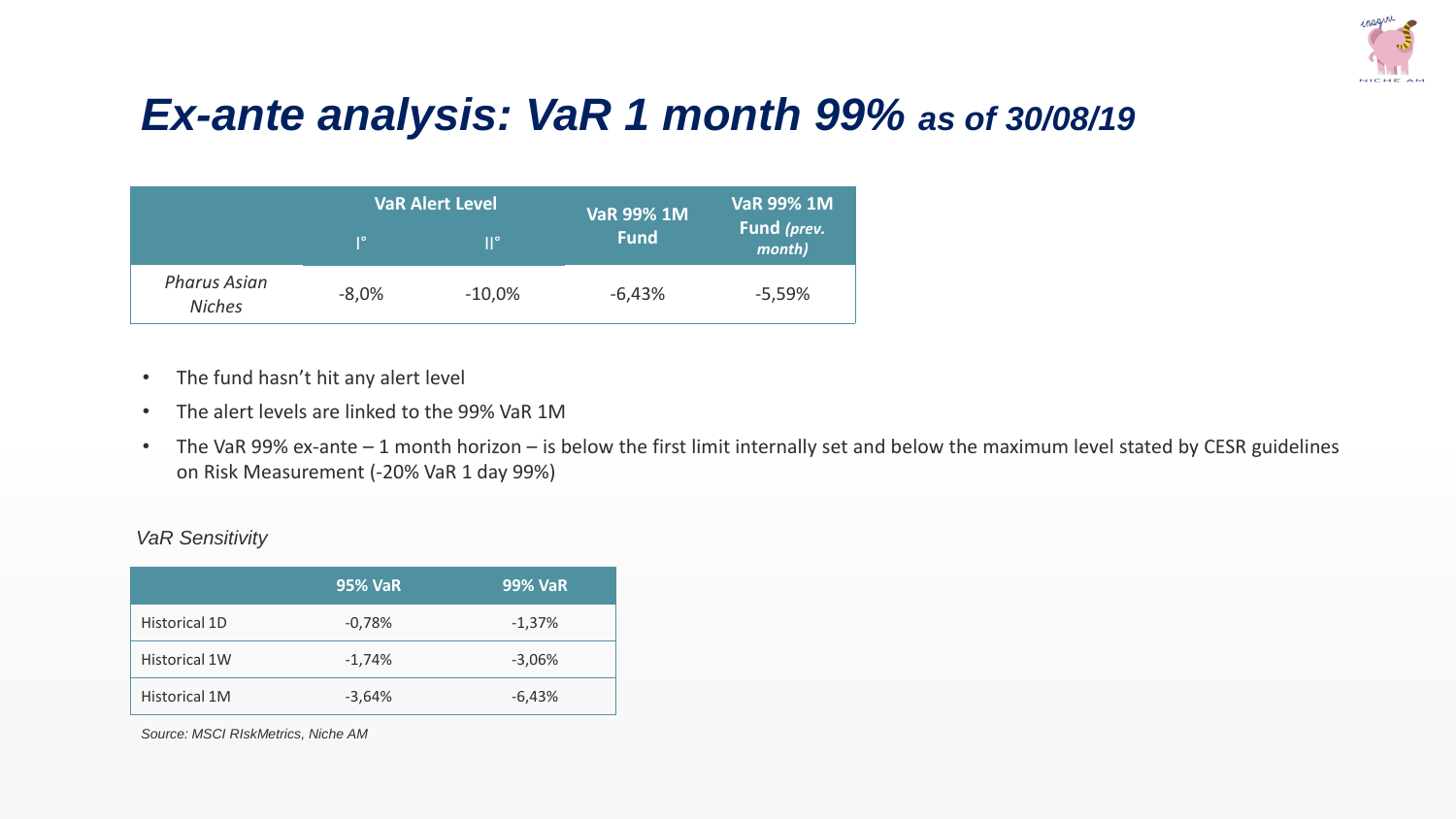

## *EQUITY PORTFOLIO: indices % price changes*

| <b>Indice</b>                      | <b>Price as of</b><br>30/08/19 | % Price Change<br>1 month (local<br>currency) | % Price Change<br>1 month $(E)$ | % Price Change<br>Since inception *<br>(local currency) | % Price Change<br>since inception *<br>$(\epsilon)$ |
|------------------------------------|--------------------------------|-----------------------------------------------|---------------------------------|---------------------------------------------------------|-----------------------------------------------------|
| <b>Pharus Asian Niches</b>         | 96.19                          | $-2.67%$                                      | $-2.67%$                        | $-3.83%$                                                | $-3.83%$                                            |
| <b>Electric Mobility</b>           |                                | $-6.39%$                                      | $-6.39%$                        | $-10.32%$                                               | $-10.32%$                                           |
| 5G                                 |                                | $-2.57%$                                      | $-2.57%$                        | 4.49%                                                   | 4.49%                                               |
| <b>Internet Victims</b>            |                                | $-2.11%$                                      | $-2.11%$                        | $-6.60%$                                                | $-6.60%$                                            |
| Small Cap Indonesia                |                                | $-2,35%$                                      | $-2,35%$                        | $-1,67%$                                                | $-1,67%$                                            |
| Korea Reunification                |                                | $-6.81%$                                      | $-6.81%$                        | $-16.22%$                                               | $-16.22%$                                           |
| Close the Gap                      |                                | $-1.00%$                                      | $-1.00%$                        | $-3.53%$                                                | $-3.53%$                                            |
| <b>Neglected Luxury</b>            |                                | $-2.09%$                                      | $-2.09%$                        | 0.27%                                                   | 0.27%                                               |
| <b>Orphan Companies</b>            |                                | $-2.99%$                                      | $-2.99%$                        | $-1.34%$                                                | $-1.34%$                                            |
| <b>Steel Substitution</b>          | $\overline{\phantom{a}}$       | 3.50%                                         | 3.50%                           | $-2.05%$                                                | $-2.05%$                                            |
| Korea (.KS200)                     | 259,00                         | $-2,76%$                                      | $-3,80%$                        | $-9,41%$                                                | $-13,28%$                                           |
| Tokyo Stock Exchange (.TOPX)       | 1511,86                        | $-3,40%$                                      | $-0,41%$                        | $-5,62%$                                                | 1,05%                                               |
| Indonesia (.JKSE)                  | 6328,47                        | $-0,97%$                                      | $-1,39%$                        | $-2,61%$                                                | $-0,31%$                                            |
| China (.HSI)                       | 25724,73                       | $-7,39%$                                      | $-6,86%$                        | $-9,25%$                                                | $-6,57%$                                            |
| MSCI Asia Pacific (.dMIPC00000PEU) | 173,67                         | $-1,84%$                                      | $-1,84%$                        | 1,54%                                                   | 1,54%                                               |
| <b>Bond High Yield</b>             | 234,50                         | 0,78%                                         | 0,78%                           | 5,52%                                                   | 5,52%                                               |

*\* 18/02/2019*

*Source: Niche AM, Thomson Reuters*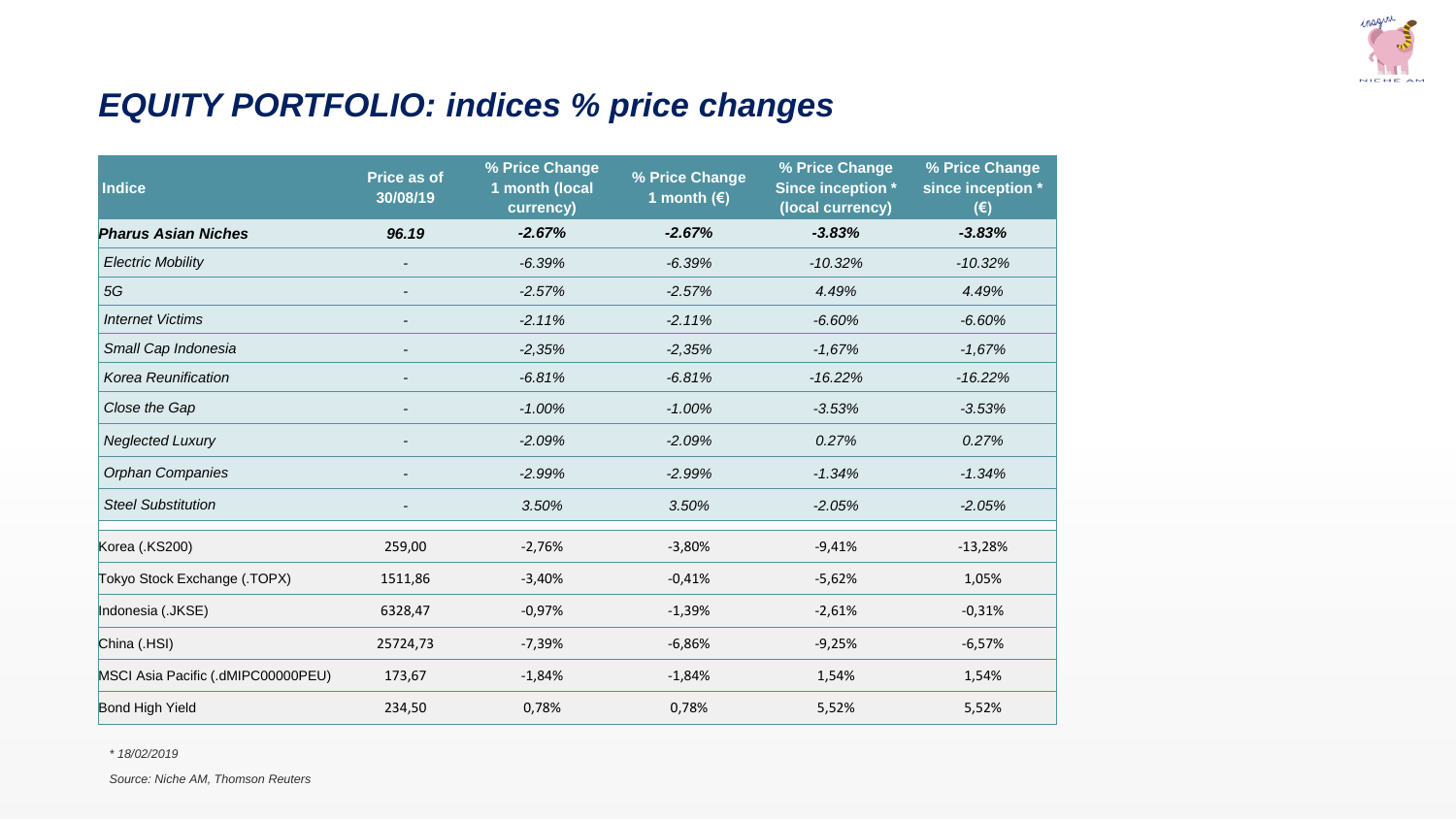

### *PORTFOLIO: allocation & performance summary*



| NAVps: -2,67% (31 July – 30 August '19) | <b>Performance Breakdown by Asset Class</b> |
|-----------------------------------------|---------------------------------------------|
|                                         | (31 July – 30 August '19)                   |



### *Equity Portfolio: weekly performance by sector (31 July – 30 August '19)*

|                               |                | 1 Month       |              |
|-------------------------------|----------------|---------------|--------------|
|                               | Avge<br>Weight | <b>Return</b> | Contribution |
| <b>Equity</b>                 | 57,5%          | -4,5%         | $-2,6%$      |
| <b>Communication Services</b> | 9,4%           | $-1,4%$       | $-0,1%$      |
| <b>Consumer Discretionary</b> | 7,4%           | -9,8%         | $-0,7%$      |
| <b>Consumer Staples</b>       | 1,4%           | 0,8%          | 0,0%         |
| Energy                        | 0,3%           | $-1,5%$       | 0,0%         |
| <b>Financials</b>             | 5,7%           | $-6,5%$       | $-0.4%$      |
| Industrials                   | 8,8%           | $-3,5%$       | $-0,3%$      |
| <b>Information Technology</b> | 7,9%           | $-3,4%$       | $-0,3%$      |
| <b>Materials</b>              | 9,9%           | $-2,3%$       | $-0,2%$      |
| <b>Real Estate</b>            | 1,7%           | $-10,3%$      | $-0.2%$      |
| Fund <sup>*</sup>             | 4,9%           | $-4,4%$       | $-0,2%$      |

| Source: Niche AM, Thomson Reuters |  |
|-----------------------------------|--|
| *Pharus Electric Mobility         |  |

|                      | As of 30 August '19 |
|----------------------|---------------------|
| AUM $(\epsilon$ mln) | 16.552 mln          |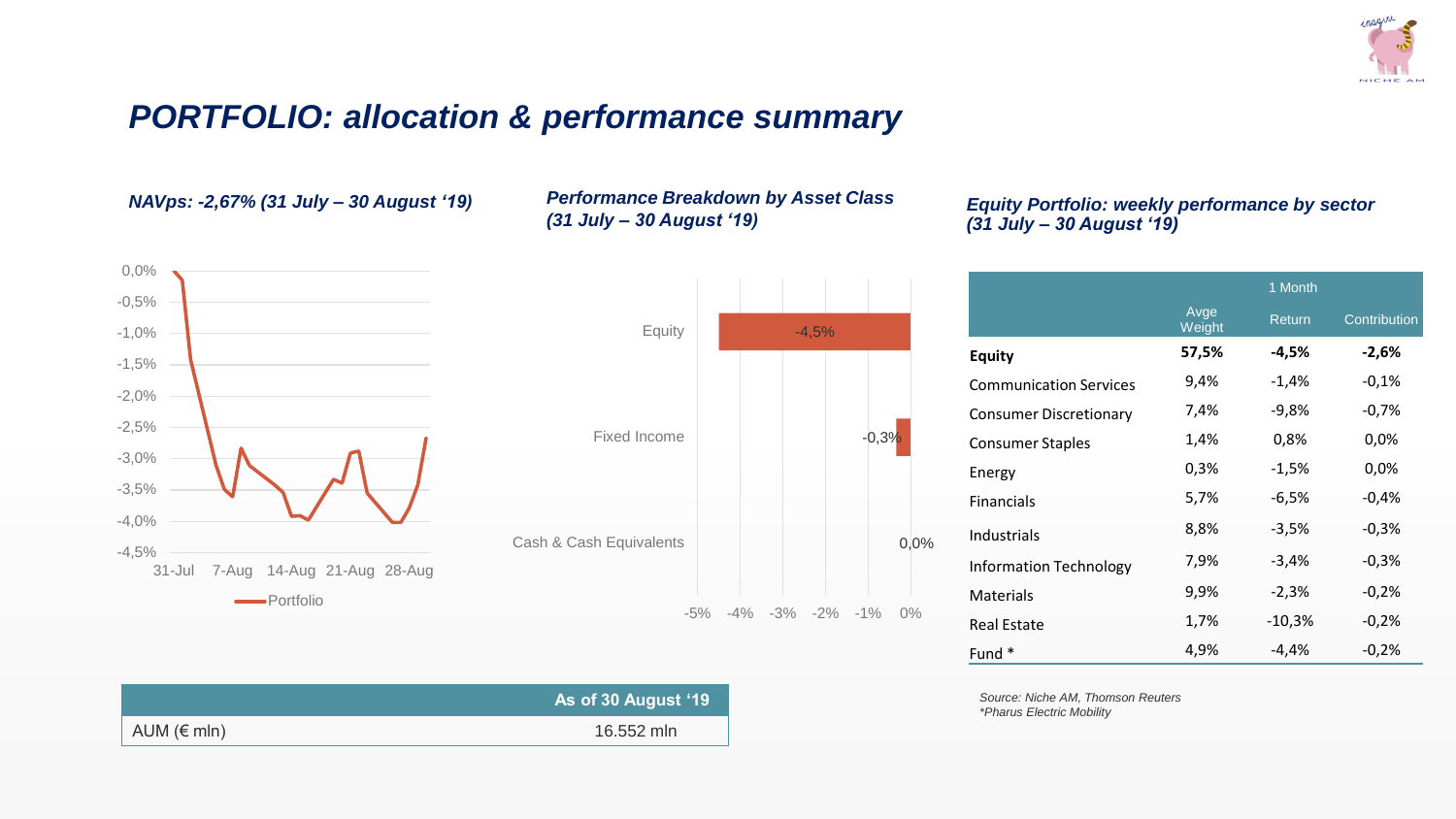

## *EQUITY PORTFOLIO: breakdown by Niches*

|                               |                          |       |                                                   |                        |                                           |               |                     | <b>Niches Performance</b> | 1 Month               | 1 Month<br><b>Pure Equity</b> |
|-------------------------------|--------------------------|-------|---------------------------------------------------|------------------------|-------------------------------------------|---------------|---------------------|---------------------------|-----------------------|-------------------------------|
|                               |                          |       |                                                   |                        |                                           |               |                     | <b>Electric Mobility</b>  | $-6.4%$               | $-6,6%$                       |
|                               |                          |       | <b>Niches equity exposure as of 30 August '19</b> |                        |                                           |               | 5G                  |                           | $-2.6%$               | $-2,6%$                       |
|                               |                          |       |                                                   |                        |                                           |               |                     | <b>Internet Victims</b>   | $-2.1%$               | $-2,2%$                       |
|                               |                          |       |                                                   |                        | $\blacksquare$ Equity $\blacksquare$ Cash |               |                     | Small Cap Indonesia       | $-2,4%$               | $-6,1%$                       |
|                               |                          |       |                                                   |                        |                                           |               |                     | Korea Reunification       | $-6.8%$               | $-6,8%$                       |
| 16,00%                        |                          |       |                                                   |                        |                                           |               | Close the Gap       |                           | $-1.0%$               | $-1,1%$                       |
| 14,00%                        | $0.5\%$                  |       |                                                   |                        |                                           |               |                     | Neglected Luxury          | $-2.1%$               | $-2,8%$                       |
|                               |                          |       |                                                   |                        |                                           |               |                     | Orphan Companies          | $-3.0%$               | $-3,5%$                       |
| 12,00%                        |                          |       |                                                   |                        |                                           |               |                     | <b>Steel Substitution</b> | 3.5%                  | 3,5%                          |
| 10,00%                        |                          | 0.0%  | 1,1%                                              |                        |                                           |               |                     |                           |                       |                               |
| 8,00%                         | 14,5%                    |       |                                                   |                        |                                           |               |                     |                           |                       |                               |
| 6,00%                         |                          |       |                                                   | 7,2%                   | 0,0%                                      |               |                     |                           |                       |                               |
| 4,00%                         |                          | 10,0% | 8,9%                                              |                        |                                           | $-0.3\%$      | 1,3%                | 0,7%                      | $-0.0%$               |                               |
| 2,00%                         |                          |       |                                                   | 2,8%                   | 5,0%                                      | 4,7%          | 3,7%                | 4,3%                      | 5,0%                  |                               |
| 0,00%                         |                          |       |                                                   |                        |                                           |               |                     |                           |                       |                               |
|                               | <b>Electric Mobility</b> | $5G$  | <b>Internet Victims</b>                           | Small Cap<br>Indonesia | Korea<br>Reunification                    | Close the Gap | Neglected<br>Luxury | Orphan<br>Companies       | Steel<br>Substitution |                               |
| Weight %<br>previous<br>Month | 14,8%                    | 9,8%  | 6,7%                                              | 2,9%                   | 5,0%                                      | 4,8%          | 2,5%                | 3,7%                      | 5,0%                  |                               |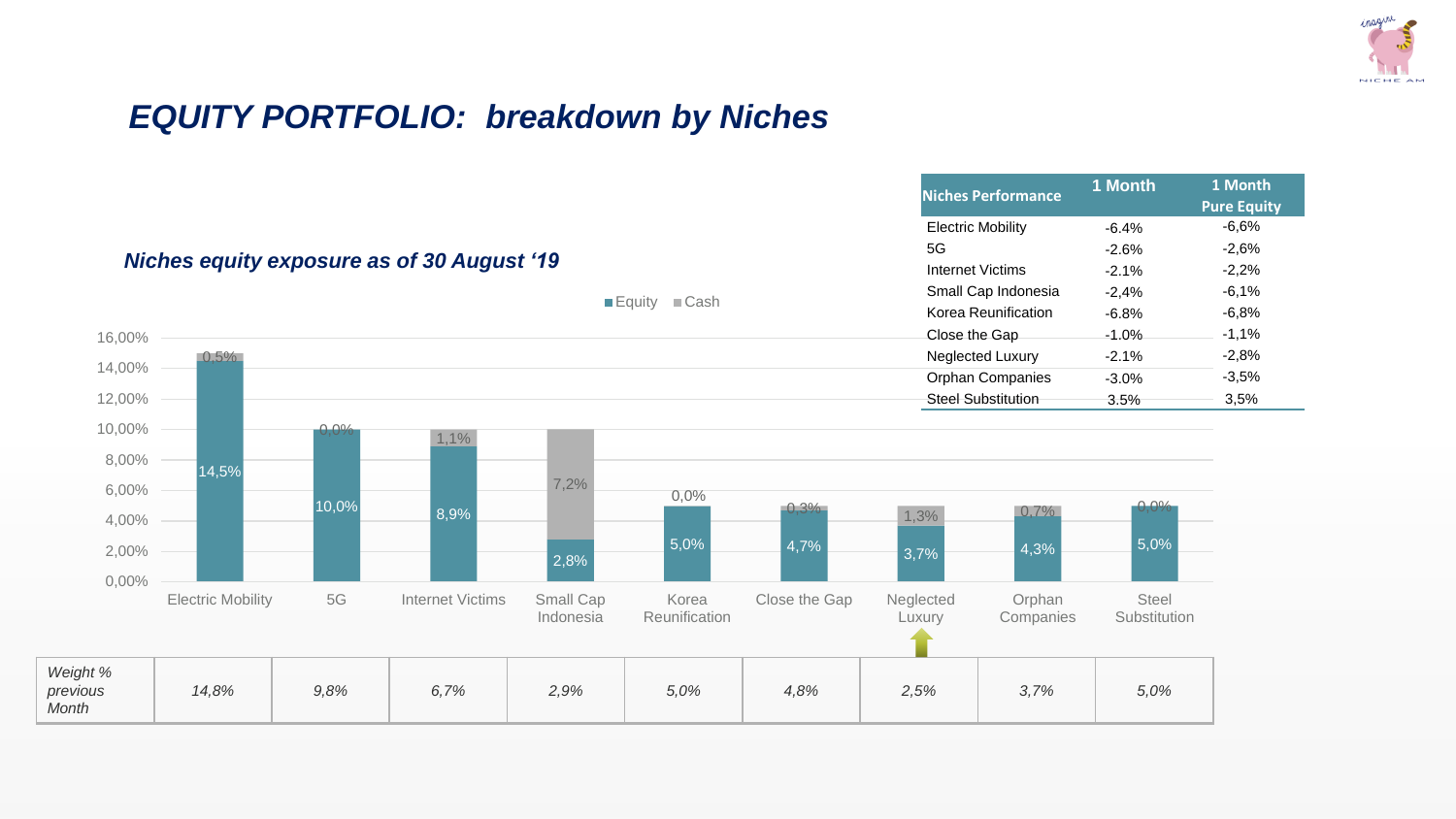

### *PORTFOLIO: allocation summary*

### *Breakdown by Asset Class as of 30 August 2019*

Cash & Cash **Equivalents** 20%





### *Breakdown by Country as of 30 August 2019*

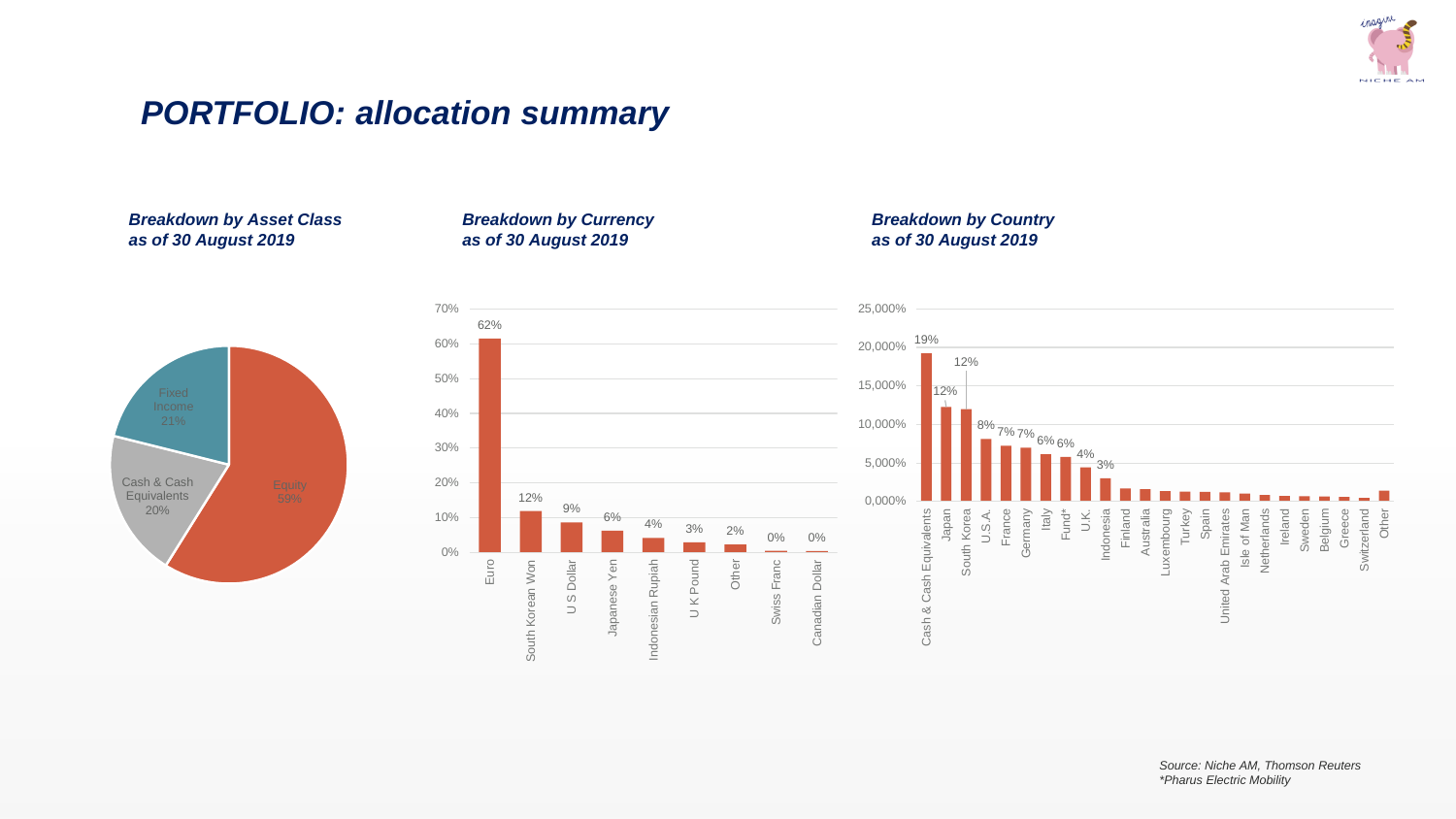

## *EQUITY PORTFOLIO: allocation summary*

**Equity Exposure: 59% Equity Exposure previous month: 55%**



### *Equity Breakdown by Sector as of 30 August 2019 Equity Breakdown by Country as of 30 August 2019*

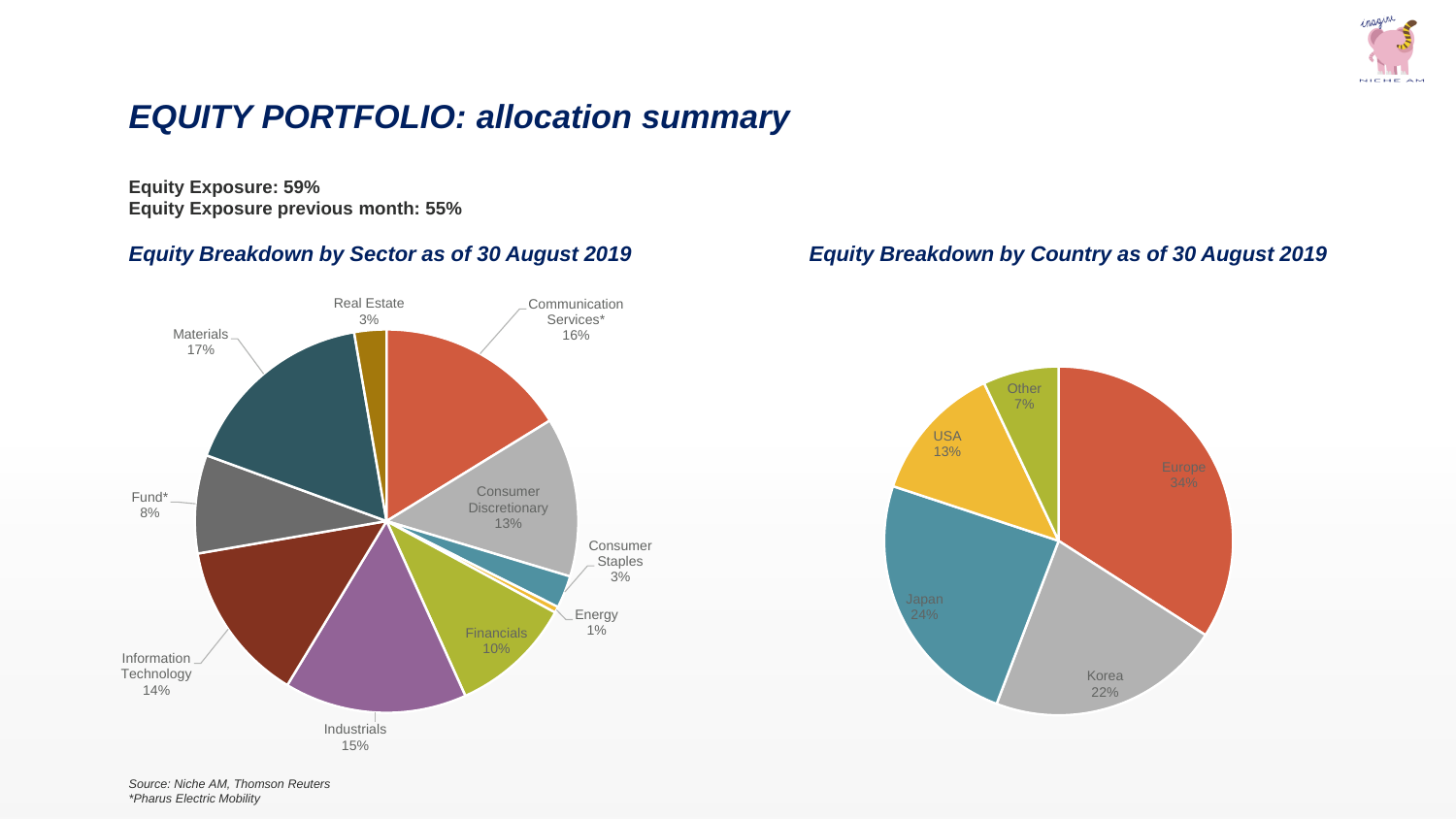

## *EQUITY PORTFOLIO: change in holdings (31 July – 30 August)*

POSTNL Ord Shs ADD 40%

|                                       |              | <b>End Portfolio</b> |                                         |              | <b>End Portfolio</b> |
|---------------------------------------|--------------|----------------------|-----------------------------------------|--------------|----------------------|
|                                       | <b>Trade</b> | Weight               |                                         | <b>Trade</b> | Weight               |
| <b>Bank BTPN</b>                      | <b>BUY</b>   | 0.10%                | ProSieben Sat.1 Media N Ord Shs         | <b>ADD</b>   | 0.38%                |
| Il Sole 24 Ore Ord Shs                | <b>BUY</b>   | 0.20%                | Daimler Ord Shs                         | ADD          | 0.48%                |
| Rizzoli Corriere Della Sera Ord Shs   | <b>BUY</b>   | 0.25%                | Heian Ceremony Service Ord Shs          | <b>ADD</b>   | 0.60%                |
| Sumitomo Forestry Ord Shs             | <b>BUY</b>   | 0.15%                | <b>Furukawa Electric Ord Shs</b>        | ADD          | 0.26%                |
| Walgreen Boots Alliance Ord Shs       | <b>BUY</b>   | 0.19%                | Nippon Carbon Ord Shs                   | ADD          | 0.47%                |
| Shinsegae I&C Ord Shs                 | <b>BUY</b>   | 0.20%                | Showa Denko Ord Shs                     | ADD          | 0.30%                |
| The Swatch Group Ord Shs              | <b>BUY</b>   | 0.21%                | <b>KB Financial Group Ord Shs</b>       | ADD          | 0.40%                |
| BT Group Ord Shs                      | ADD          | 0.63%                | Pharus SICAV - Electric Mobility Niches | ADD          | 4.92%                |
| Natixis Ord Shs                       | ADD          | 0.57%                | <b>BMW Ord Shs</b>                      | ADD          | 0.47%                |
| Office Depot Ord Shs                  | ADD          | 0.24%                | Alps Logistics Ord Shs                  | ADD          | 0.24%                |
| <b>ITV Ord Shs</b>                    | <b>ADD</b>   | 0.29%                | Societe Generale Ord Shs                | ADD          | 0.51%                |
| Atresmedia Corp Ord Shs               | ADD          | 0.33%                | Shinhan Financial ADR Rep 1 Ord Shs     | ADD          | 0.45%                |
| <b>SGL Carbon Ord Shs</b>             | ADD          | 0.39%                | Nexans Ord Shs                          | ADD          | 0.29%                |
| <b>Telefonica Deutschland Ord Shs</b> | <b>ADD</b>   | 0.46%                | Vranken Pommery Monopole Ord Shs        | ADD          | 0.48%                |
| Royal Mail Ord Shs                    | ADD          | 0.58%                | Lanson-Bcc Ord Shs                      | ADD          | 0.47%                |
| <b>Barclays Ord Shs</b>               | ADD          | 0.35%                | RTL Group Ord Shs                       | ADD          | 0.24%                |
| Macys Ord Shs                         | ADD          | 0.63%                | Siemens N Ord Shs                       | ADD          | 0.34%                |
| Sanyo Engineering & Const Ord Shs     | ADD          | 0.53%                | Arconic Ord Shs                         | <b>SELL</b>  | 0%                   |
| Tokyo Energy & Systems Ord Shs        | ADD          | 0.58%                | <b>Tokai Carbon Ord Shs</b>             | <b>SELL</b>  | 0%                   |
| <b>Mediaset Comunicacion Ord Shs</b>  | <b>ADD</b>   | 0.26%                | <b>Canfor Ord Shs</b>                   | <b>SELL</b>  | 0%                   |
| SK Telecom ADR repsg 1/9 Ord Shs      | ADD          | 1.35%                | Vodafone Group Ord Shs                  | <b>SELL</b>  | 0%                   |
| Takaoka Toko Ord Shs                  | <b>ADD</b>   | 0.51%                | Independent News and Media Ord Shs      | <b>SELL</b>  | 0%                   |
| Toyo Machinery & Metal Ord Shs        | <b>ADD</b>   | 0.18%                |                                         |              |                      |
| KT ADR Rep 1/2 Ord Shs                | ADD          | 1.58%                |                                         |              |                      |
| Hana Financial Group Ord Shs          | <b>ADD</b>   | 0.50%                |                                         |              |                      |
| Alcoa Ord Shs                         | <b>ADD</b>   | 0.44%                |                                         |              |                      |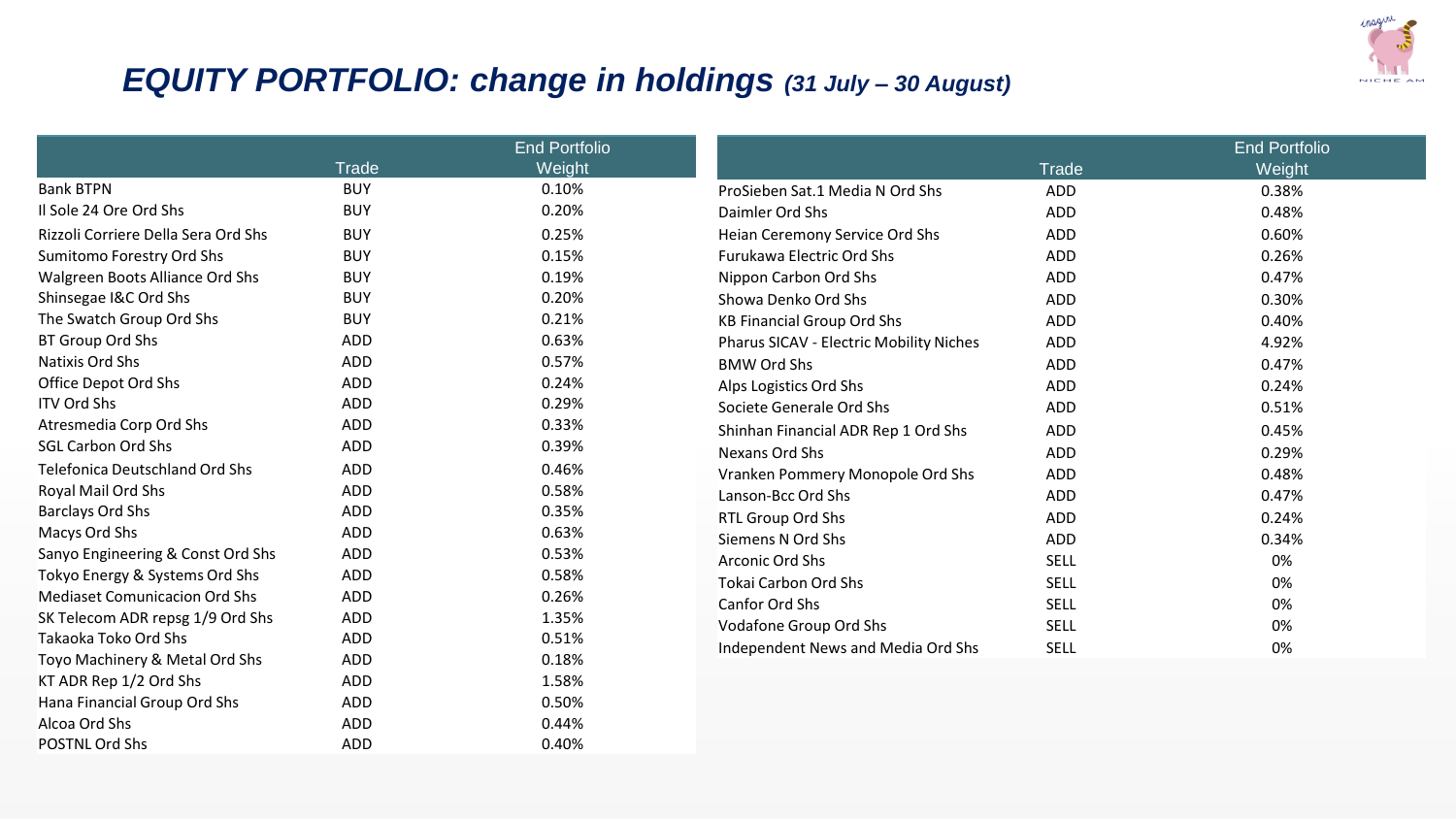

## *EQUITY PORTFOLIO: monthly performance (31 July – 30 August 19)*

|                                                    |                    | 1 Month (Portfolio) |                     |                                        |
|----------------------------------------------------|--------------------|---------------------|---------------------|----------------------------------------|
|                                                    | <b>Avge Weight</b> | <b>Return</b>       | <b>Contribution</b> |                                        |
| Bed Bath and Beyond Ord Shs                        | 0.1%               | 17.4%               | 0.0%                | Alelion Energy Systems Ord Shs         |
| Indosat Ord Shs                                    | 0.1%               | 13.4%               | 0.0%                | CosmoAM&T Ord Shs                      |
| Eramet Ord Shs                                     | 0.4%               | 11.0%               | 0.0%                | <b>Television Francaise 1 Ord Shs</b>  |
| LG Chem Preferred Stock                            | 0.3%               | 10.6%               | 0.0%                | Metropole Television Ord Shs           |
| Interfor Ord Shs                                   | 0.2%               | 10.4%               | 0.0%                | Nippon Kodoshi Ord Shs                 |
| GameStop Ord Shs Class A                           | 0.1%               | 10.3%               | 0.0%                | Mediaset Espana Comunicacion Ord Sh    |
| SQM de Chile ADR Rep 1 Ord Shs Series B            | 0.1%               | 8.7%                | 0.0%                | Alps Logistics Ord Shs                 |
| Telecom Italia Saving Shs                          | 0.2%               | 7.9%                | 0.0%                | Samsung C&t Ord Shs                    |
| <b>QUALCOMM Ord Shs</b>                            | 1.0%               | 7.3%                | 0.1%                | Ericsson Ord Shs Class B               |
| Fiat Chrysler Automobiles Ord Shs                  | 0.1%               | 7.2%                | 0.0%                | Tokyo Sangyo Ord Shs                   |
| Svenska Cellulosa Aktiebolaget SCA Ord Shs Class B | 0.1%               | 7.0%                | 0.0%                | Samsung C&T 1P Pref Shs                |
| Commscope Holding Ord Shs                          | 0.1%               | 6.9%                | 0.0%                | Bank Bukopin Ord Shs                   |
| WeyerhaeuSer REIT                                  | 0.3%               | 6.2%                | 0.0%                | L&F Ord Shs                            |
| XL Axiata Ord Shs                                  | 0.3%               | 6.2%                | 0.0%                | Syrah Resources Ord Shs                |
| Veoneer Ord Shs                                    | 0.3%               | 6.1%                | 0.0%                | <b>GS Yuasa Ord Shs</b>                |
| Telefonica Ord Shs                                 | 0.1%               | 6.1%                | 0.0%                | Reach Ord Shs                          |
| International Business Machines Ord Shs            | 0.3%               | 6.1%                | 0.0%                | Atresmedia Corp Ord Shs                |
| Covestro Ord Shs                                   | 0.2%               | 5.9%                | 0.0%                | <b>Bpost Ord Shs</b>                   |
| <b>Glencore Ord Shs</b>                            | 0.2%               | 5.5%                | 0.0%                | Honda Tsushin Kogyo Ord Shs            |
| UPM-Kymmene Ord Shs                                | 0.4%               | 5.5%                | 0.0%                | <b>Bank BTPN</b>                       |
| KB Financial Group ADR Rep 1 Ord Shs               | 0.3%               | 5.3%                | 0.0%                | Lippo Cikarang Ord Shs                 |
| Harley Davidson Ord Shs                            | 0.3%               | 5.3%                | 0.0%                | <b>BAIC Motor Ord Shs H</b>            |
| <b>SGL Carbon Ord Shs</b>                          | 0.4%               | 5.2%                | 0.0%                | Fujitsu Ord Shs                        |
| Samsung Electronics 1 GDS Representing 25 Ord Shs  | 0.3%               | 5.2%                | 0.0%                | Meritz Fire & Marine Insurance Ord Sh: |
| Valeo Ord Shs                                      | 0.2%               | 5.0%                | 0.0%                | TOYO Ord Shs                           |
| Norsk Hydro Ord Shs                                | 0.3%               | 5.0%                | 0.0%                | Dixons Carphone Ord Shs                |
| Avnet Ord Shs                                      | 0.2%               | 4.9%                | 0.0%                | Toda Kogyo Ord Shs                     |
| Daimler Ord Shs                                    | 0.5%               | 4.9%                | 0.0%                | Office Depot Ord Shs                   |
| Telefonica Deutschland Holding Ord Shs             | 0.5%               | 4.8%                | 0.0%                | <b>Barclays Ord Shs</b>                |
| Woori Financial Group Ord Shs                      | 0.2%               | 4.8%                | 0.0%                | Nokia Ord Shs                          |
| ProSieben Sat.1 Media N Ord Shs                    | 0.4%               | 4.7%                | 0.0%                | Shinsegae Food Ord Shs                 |
| Shinhan Financial ADR Representing 1 Ord Shs       | 0.4%               | 4.7%                | 0.0%                | GEDI Gruppo Editoriale Ord Shs         |
| Stora Enso Ord Shs Class R                         | 0.6%               | 4.7%                | 0.0%                | Sumitomo Metal Mining Ord Shs          |
| BT Group Ord Shs                                   | 0.6%               | 4.6%                | 0.0%                | RTL Group Ord Shs                      |
| Samsung Life Ord Shs                               | 0.4%               | 4.6%                | 0.0%                | Toray Industries Ord Shs               |

### *Top performers\* Bottom performers*

|                                        | 1 Month (Portfolio) |               |                     |  |
|----------------------------------------|---------------------|---------------|---------------------|--|
|                                        | <b>Avge Weight</b>  | <b>Return</b> | <b>Contribution</b> |  |
| Alelion Energy Systems Ord Shs         | 0.1%                | $-27.4%$      | 0.0%                |  |
| CosmoAM&T Ord Shs                      | 0.1%                | $-19.6%$      | 0.0%                |  |
| <b>Television Francaise 1 Ord Shs</b>  | 0.1%                | $-6.5%$       | 0.0%                |  |
| Metropole Television Ord Shs           | 0.2%                | $-5.6%$       | 0.0%                |  |
| Nippon Kodoshi Ord Shs                 | 0.2%                | $-5.2%$       | 0.0%                |  |
| Mediaset Espana Comunicacion Ord Shs   | 0.3%                | $-4.4%$       | 0.0%                |  |
| Alps Logistics Ord Shs                 | 0.2%                | $-3.8%$       | 0.0%                |  |
| Samsung C&t Ord Shs                    | 0.4%                | $-3.7%$       | 0.0%                |  |
| Ericsson Ord Shs Class B               | 0.2%                | $-3.5%$       | 0.0%                |  |
| Tokyo Sangyo Ord Shs                   | 0.5%                | $-3.3%$       | 0.0%                |  |
| Samsung C&T 1P Pref Shs                | 0.6%                | $-3.3%$       | 0.0%                |  |
| Bank Bukopin Ord Shs                   | 0.6%                | $-2.6%$       | 0.0%                |  |
| L&F Ord Shs                            | 0.1%                | $-2.5%$       | 0.0%                |  |
| Syrah Resources Ord Shs                | 0.2%                | $-2.5%$       | 0.0%                |  |
| <b>GS Yuasa Ord Shs</b>                | 0.3%                | $-2.4%$       | 0.0%                |  |
| Reach Ord Shs                          | 0.3%                | $-2.3%$       | 0.0%                |  |
| Atresmedia Corp Ord Shs                | 0.3%                | $-2.1%$       | 0.0%                |  |
| <b>Bpost Ord Shs</b>                   | 0.2%                | $-1.8%$       | 0.0%                |  |
| Honda Tsushin Kogyo Ord Shs            | 0.4%                | $-1.4%$       | 0.0%                |  |
| <b>Bank BTPN</b>                       | 0.0%                | $-1.4%$       | 0.0%                |  |
| Lippo Cikarang Ord Shs                 | 0.4%                | $-1.3%$       | 0.0%                |  |
| <b>BAIC Motor Ord Shs H</b>            | 0.2%                | $-1.3%$       | 0.0%                |  |
| Fujitsu Ord Shs                        | 0.3%                | $-1.2%$       | 0.0%                |  |
| Meritz Fire & Marine Insurance Ord Shs | 0.1%                | $-1.1%$       | 0.0%                |  |
| TOYO Ord Shs                           | 0.1%                | $-1.1%$       | 0.0%                |  |
| Dixons Carphone Ord Shs                | 0.1%                | $-1.0%$       | 0.0%                |  |
| Toda Kogyo Ord Shs                     | 0.3%                | $-1.0%$       | 0.0%                |  |
| Office Depot Ord Shs                   | 0.2%                | $-0.9%$       | 0.0%                |  |
| <b>Barclays Ord Shs</b>                | 0.4%                | $-0.6%$       | 0.0%                |  |
| Nokia Ord Shs                          | 0.7%                | $-0.4%$       | 0.0%                |  |
| Shinsegae Food Ord Shs                 | 0.1%                | $-0.4%$       | 0.0%                |  |
| GEDI Gruppo Editoriale Ord Shs         | 0.1%                | $-0.4%$       | 0.0%                |  |
| Sumitomo Metal Mining Ord Shs          | 0.3%                | $-0.2%$       | 0.0%                |  |
| RTL Group Ord Shs                      | 0.2%                | $-0.1%$       | 0.0%                |  |
| <b>Toray Industries Ord Shs</b>        | 0.3%                | 0.0%          | 0.0%                |  |

\**Sorted from highest to lowest by returns*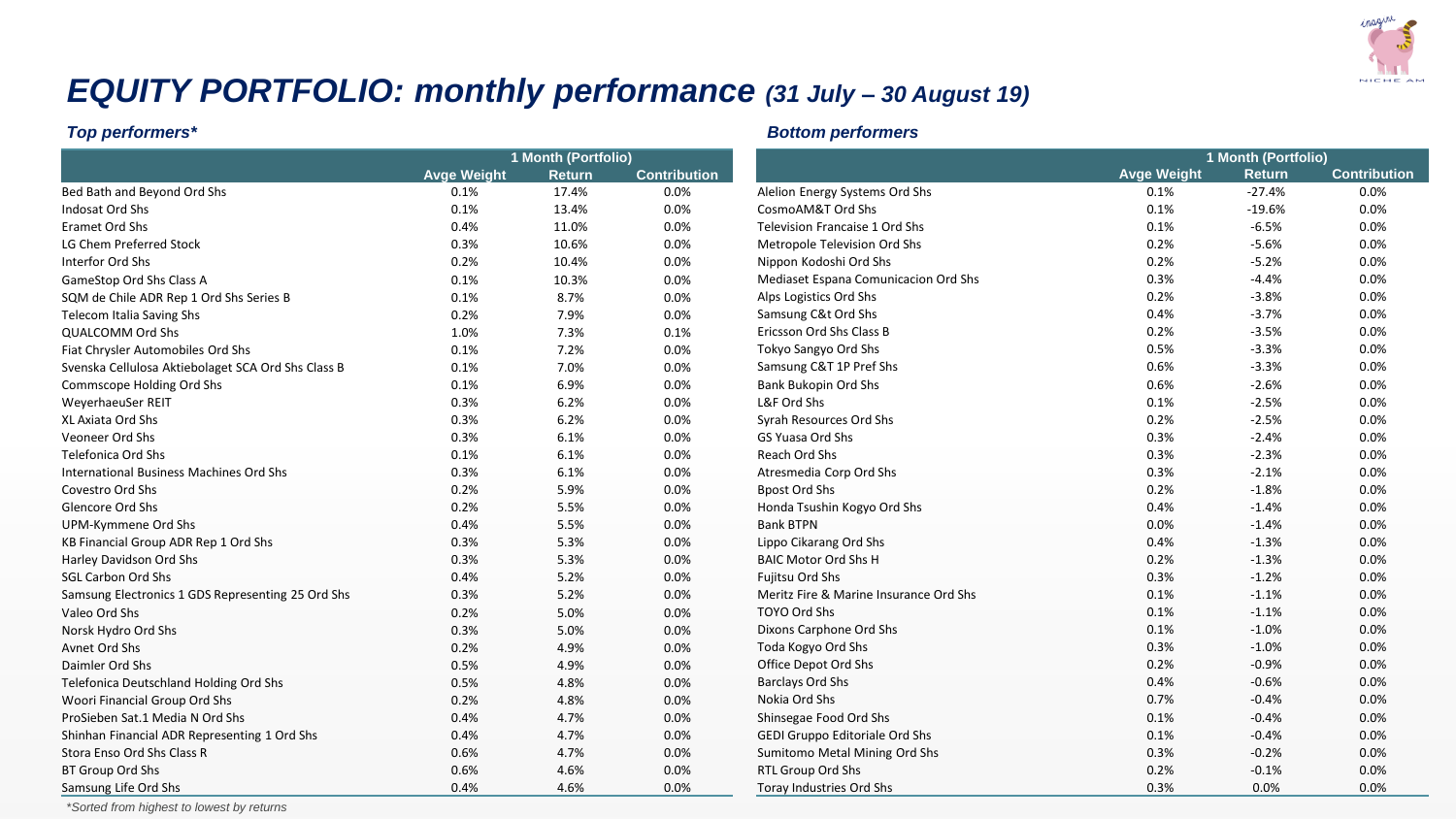

### *BOND PORTFOLIO\*: characteristics*

| Coupon                               | 4.16 |
|--------------------------------------|------|
| <b>Yield to Maturity</b>             | 4.73 |
| <b>Yield to Worst</b>                | 4.48 |
| Average Life (yrs) to Maturity       | 2.40 |
| <b>Modified Duration to Maturity</b> | 2.47 |

*\*Metrics include the «Bond portfolio» and «Cash management portfolio»*







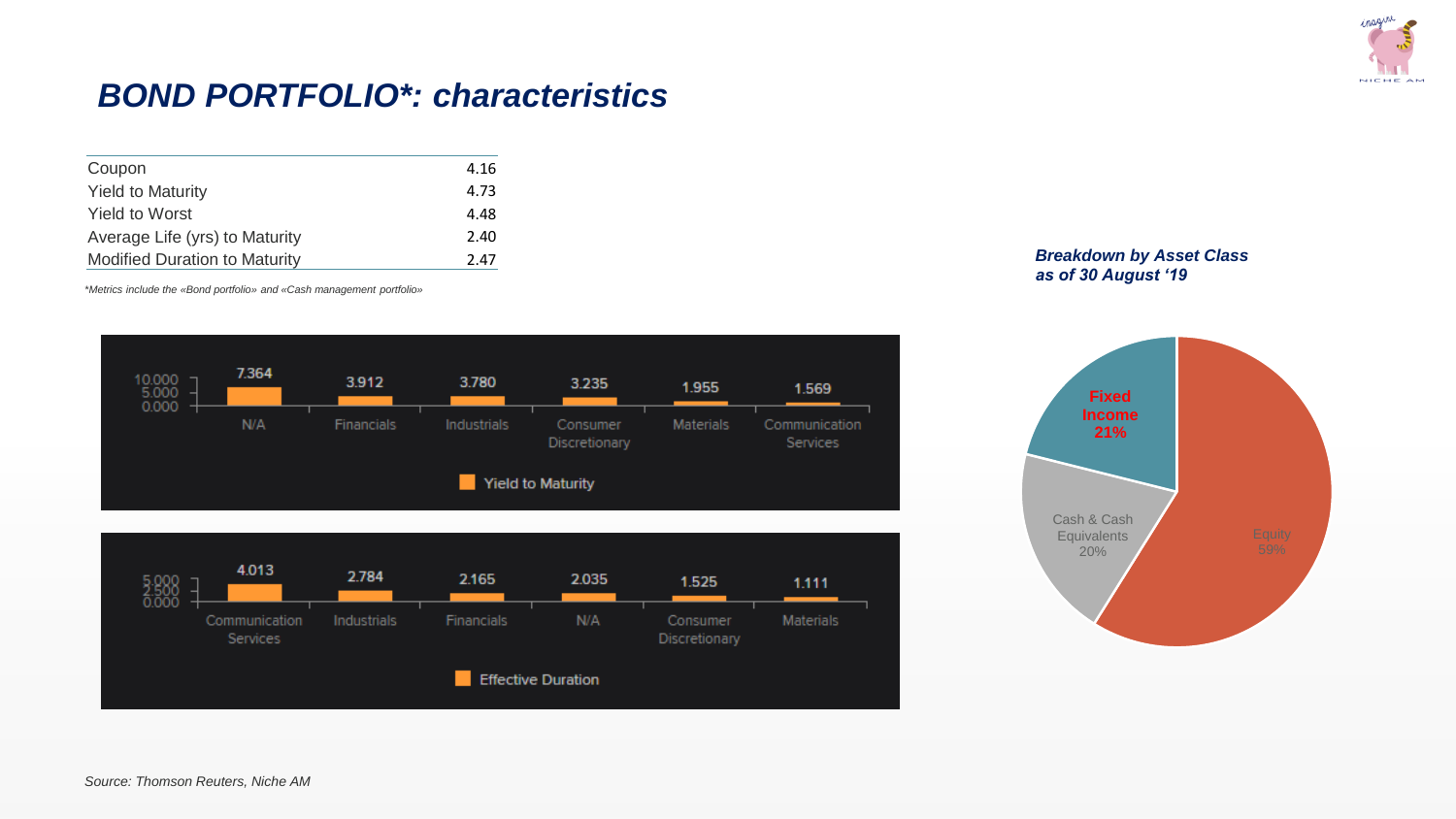

## **Ex-ante analysis: VaR 1 month 99%**  *as of 30/08/19*

**VAR 1M – 99% BY GICS SECTOR AS OF 30/08/2019**

**VAR 1M – 99% BY COUNTRY AS OF 30/08/2019**



*Source: MSCI RIskMetrics, Niche*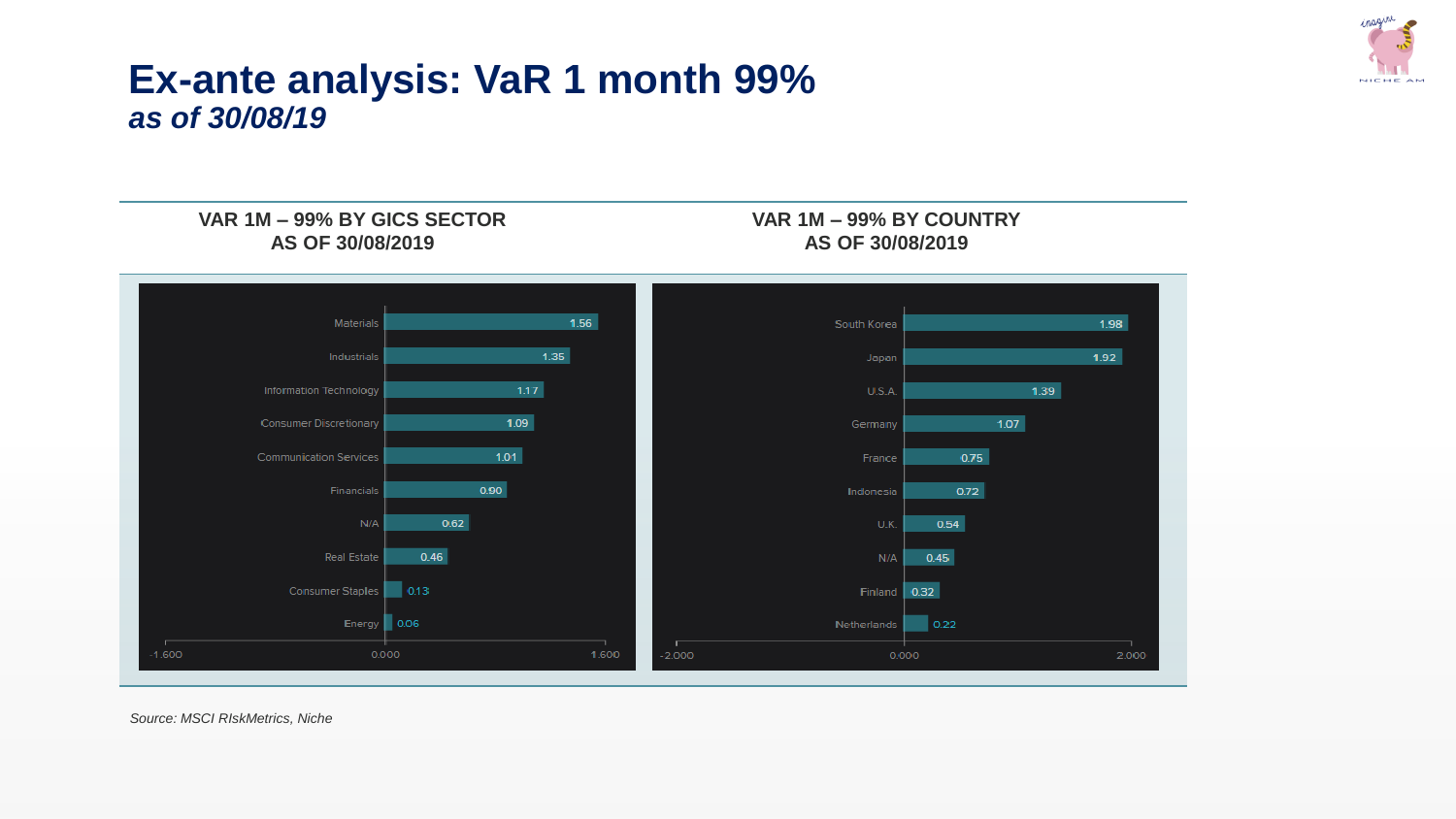

# **Ex-ante analysis: Top securities which are contributing the most to total active risk**



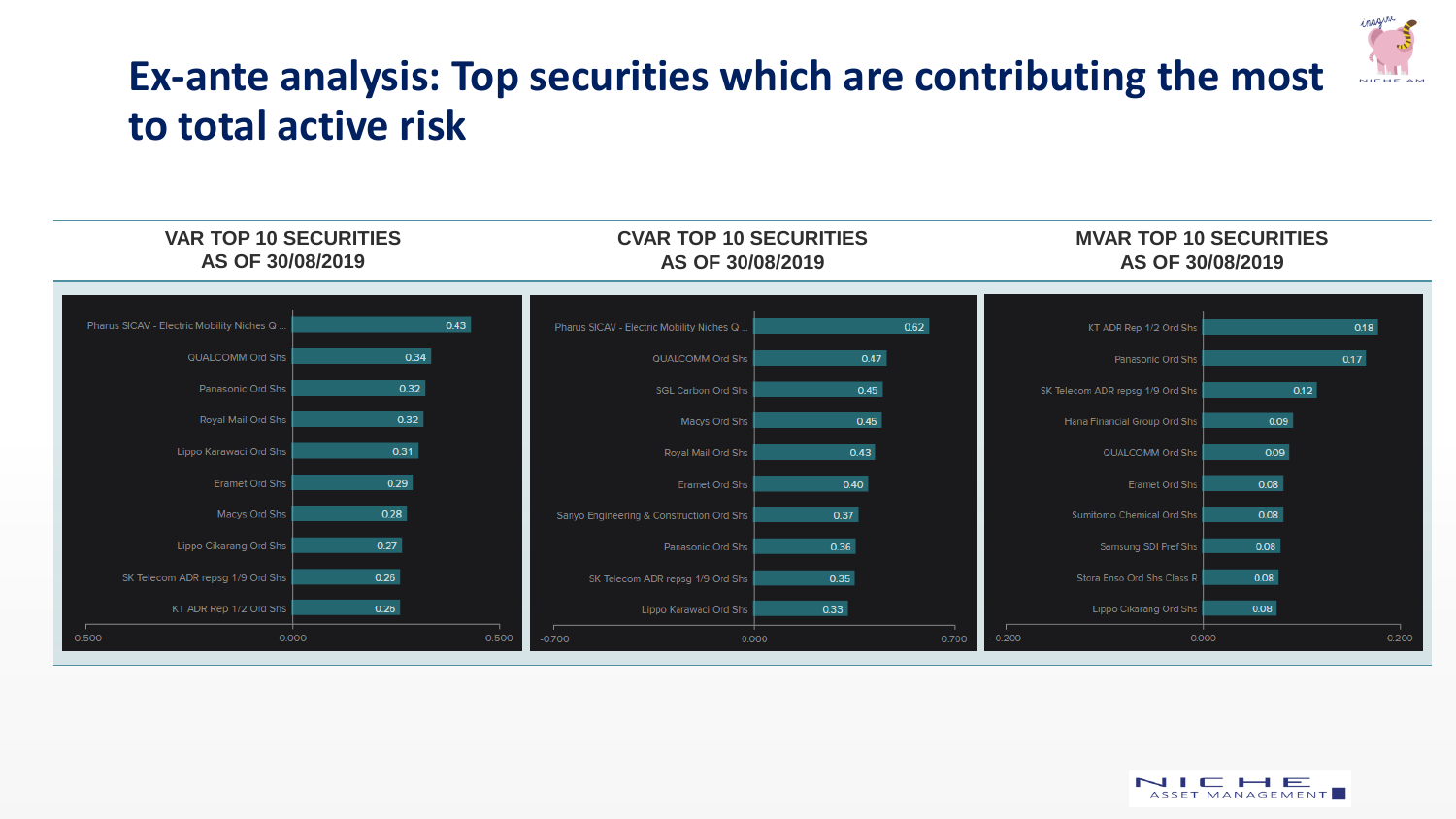## **Ex-ante analysis: Top securities which are contributing the most to total active risk (sorted by Expected Shortfall)** *as of 30/08/19*



|                                          |            |            | <b>Portfolio</b> |                    |                     |
|------------------------------------------|------------|------------|------------------|--------------------|---------------------|
|                                          | VaR 1M 95% | VaR 1M 99% | Weight %         | <b>CVaR 1M 99%</b> | <b>Marginal VaR</b> |
| <b>Pharus Asian Niches</b>               | 3.65       | 6.48       | 100.00%          | 8.22               | 6.48                |
| <b>Equity</b>                            | 3.62       | 6.36       | 60.60%           | 8.04               | 5.97                |
| <b>QUALCOMM Ord Shs</b>                  | 0.16       | 0.34       | 1.07%            | 0.47               | 0.09                |
| <b>SGL Carbon Ord Shs</b>                | 0.08       | 0.24       | 0.39%            | 0.45               | 0.05                |
| Macys Ord Shs                            | 0.11       | 0.28       | 0.63%            | 0.45               | 0.02                |
| Royal Mail Ord Shs                       | 0.11       | 0.32       | 0.58%            | 0.43               | 0.04                |
| Eramet Ord Shs                           | 0.10       | 0.29       | 0.41%            | 0.40               | 0.08                |
| Sanyo Engineering & Construction Ord Shs | 0.08       | 0.18       | 0.53%            | 0.37               | $-0.04$             |
| Panasonic Ord Shs                        | 0.14       | 0.32       | 1.19%            | 0.36               | 0.17                |
| SK Telecom ADR repsg 1/9 Ord Shs         | 0.12       | 0.26       | 1.35%            | 0.35               | 0.12                |
| Lippo Karawaci Ord Shs                   | 0.15       | 0.31       | 0.86%            | 0.33               | 0.06                |
| KT ADR Rep 1/2 Ord Shs                   | 0.15       | 0.26       | 1.58%            | 0.31               | 0.18                |
| Lippo Cikarang Ord Shs                   | 0.11       | 0.27       | 0.44%            | 0.29               | 0.08                |
| Imerys Ord Shs                           | 0.08       | 0.19       | 0.46%            | 0.26               | 0.05                |
| WPP Ord Shs                              | 0.07       | 0.16       | 0.49%            | 0.26               | 0.05                |
| Veoneer Ord Shs                          | 0.10       | 0.18       | 0.35%            | 0.26               | 0.00                |
| Natixis Ord Shs                          | 0.08       | 0.17       | 0.57%            | 0.26               | 0.04                |
| Nippon Chemical Industrial Ord Shs       | 0.10       | 0.22       | 0.48%            | 0.25               | 0.05                |
| <b>KDDI Ord Shs</b>                      | 0.05       | 0.09       | 0.44%            | 0.24               | $-0.01$             |
| TUI Ord Shs                              | 0.06       | 0.12       | 0.35%            | 0.24               | 0.01                |

*Source: MSCI RIskMetrics, Niche*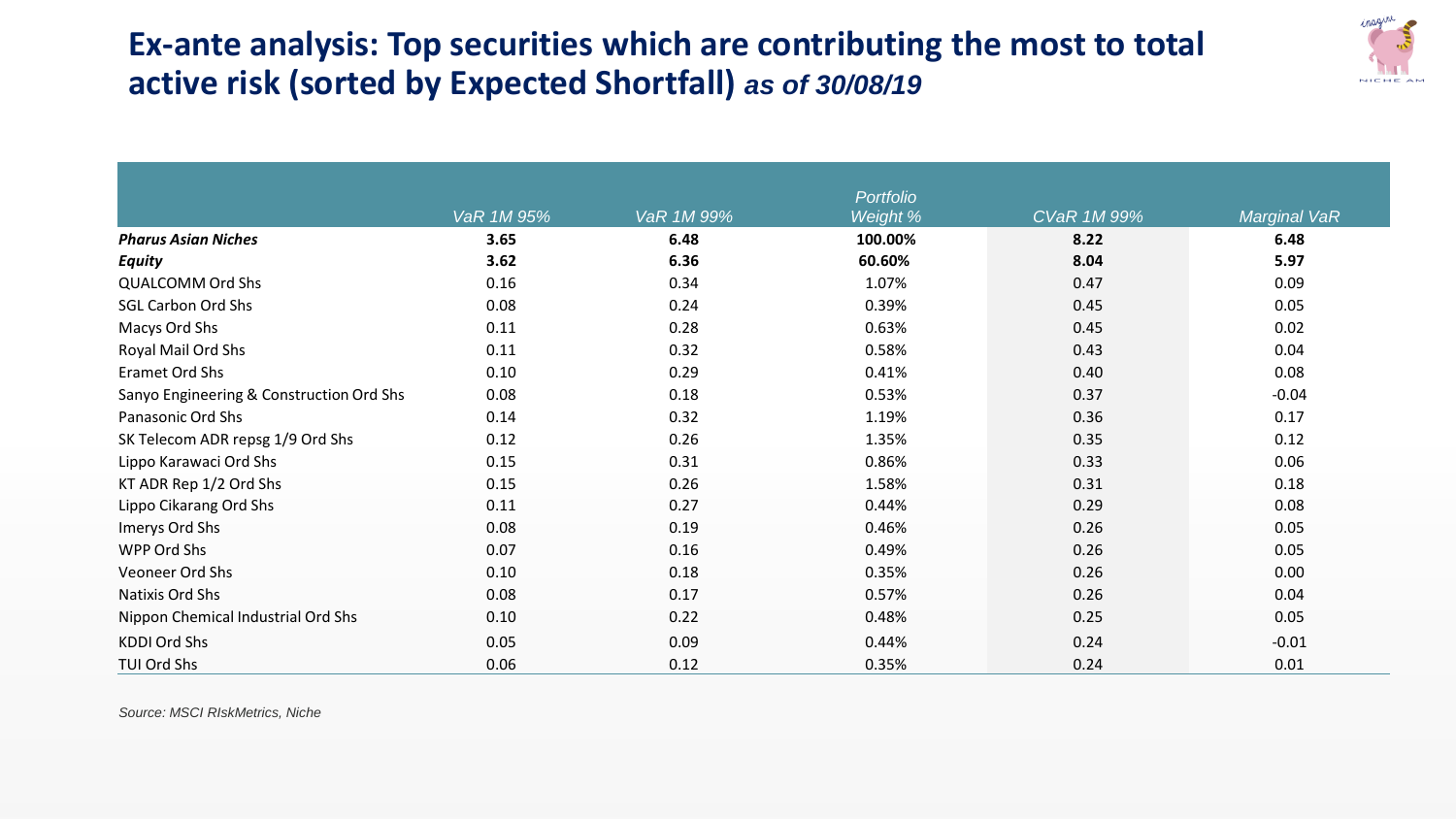

# **Ex-ante analysis Multi-Factor risk** *as of 30/08/2019*



### *Size Allocation Style Allocation*



*Source: Thomson Reuters, Niche AM*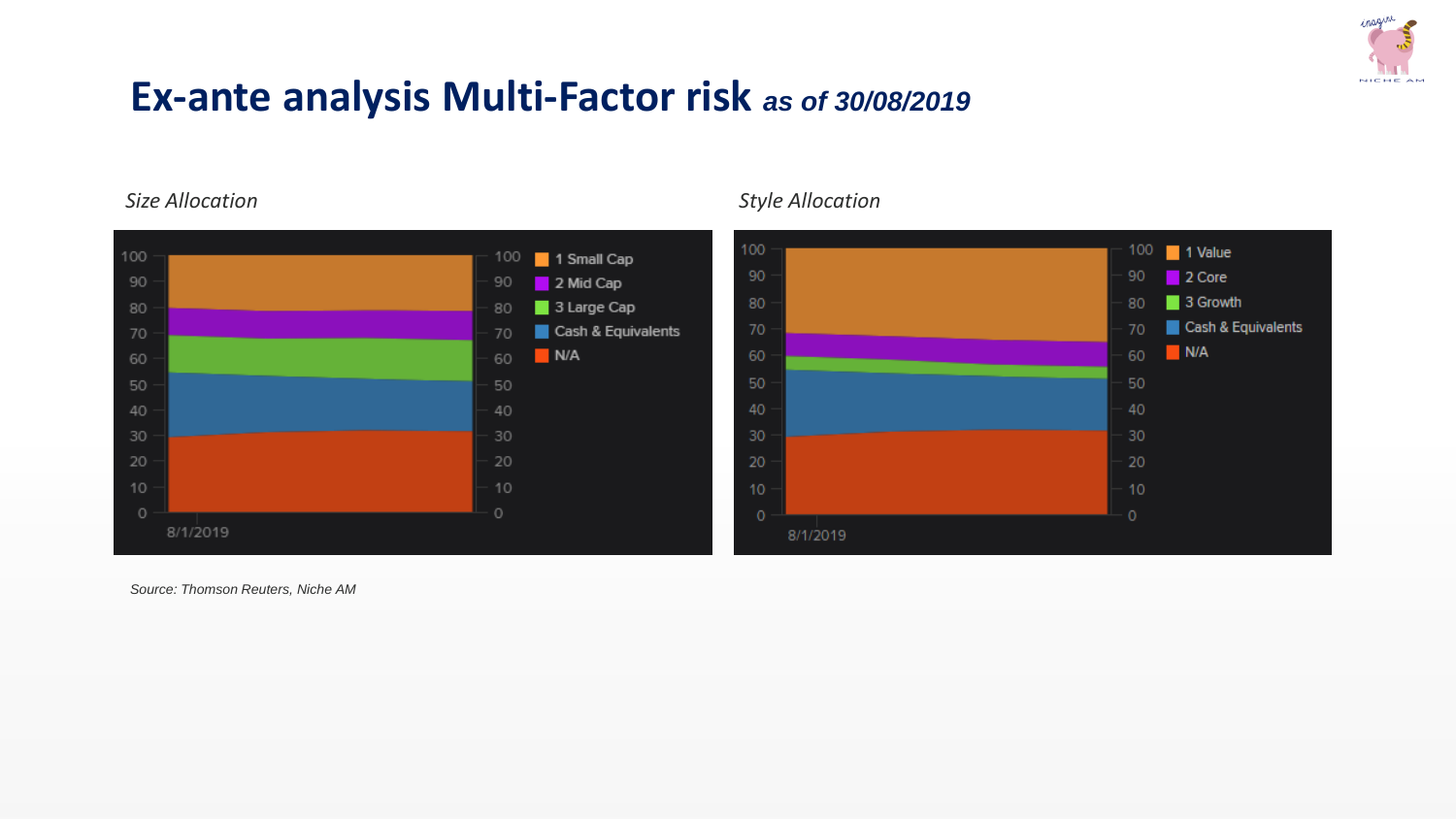

# **Stress test – absolute change of Shocks (+10% / -10%) by Region**

*Portfolio Value Changes as of 30/08/19*

|                            | <b>World Indices</b>    |          | <b>Emerging Markets</b>               |          |                          | <b>Europe</b> |                                    | <b>Asia</b> |  |
|----------------------------|-------------------------|----------|---------------------------------------|----------|--------------------------|---------------|------------------------------------|-------------|--|
|                            | <b>MSCI World Index</b> |          | MSCI EM (Emerging Markets) in<br>USD. |          | STOXX - Europe 600 Index |               | <b>MSCI AC Asia Pacific in USD</b> |             |  |
|                            | $+10%$                  | $-10%$   | $+10%$                                | $-10%$   | $+10%$                   | $-10%$        | $+10%$                             | $-10%$      |  |
| <b>Pharus Asian Niches</b> | 4.15%                   | $-4.14%$ | 3.90%                                 | $-3.96%$ | 4.23%                    | $-4.20%$      | 4.29%                              | $-4.29%$    |  |

*Currency: EUR Source: MSCI RiskMetrics*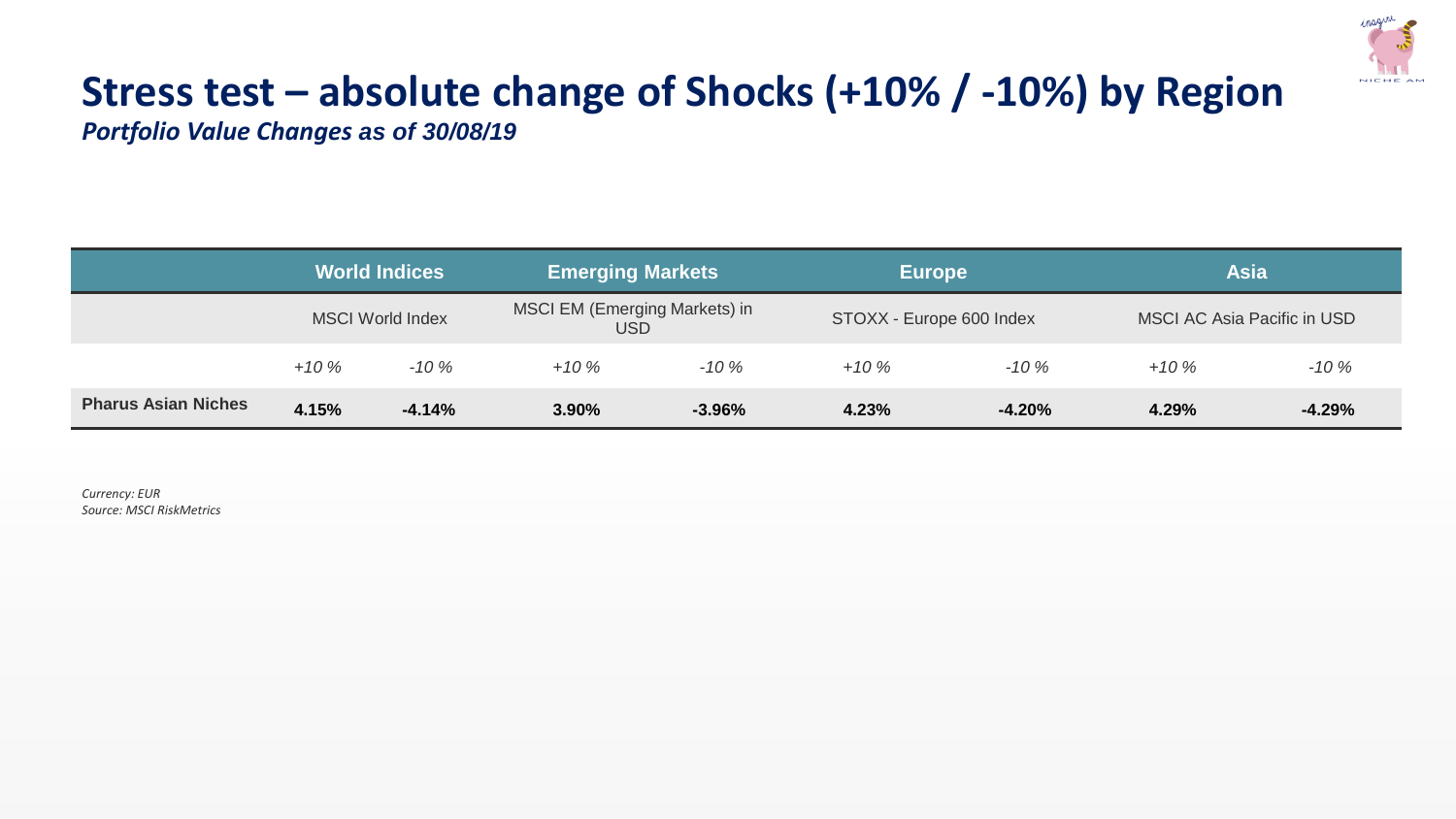

# **Stress test – historical scenario**

*Portfolio Value Changes*



*Source: MSCI RiskMetrics*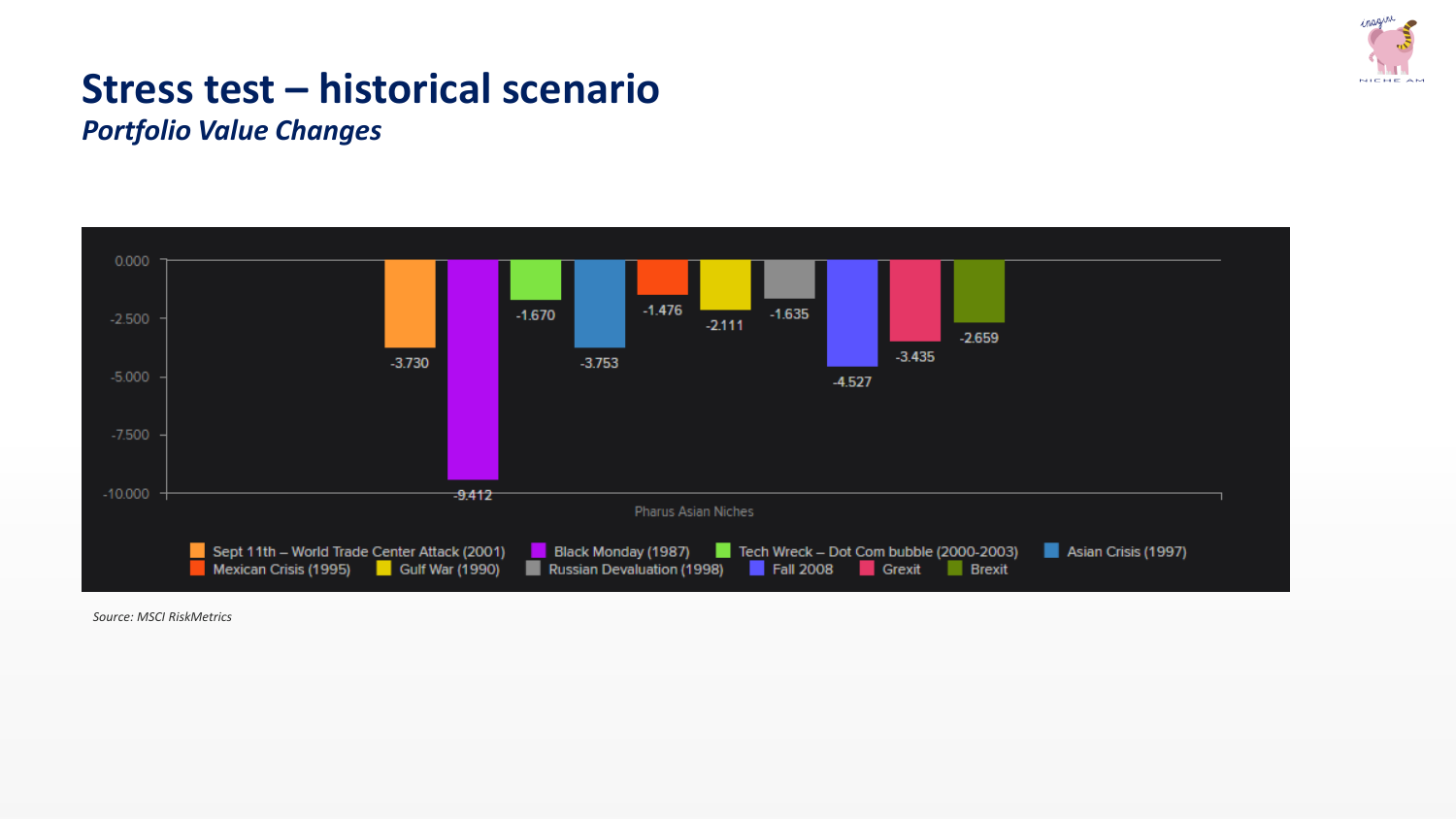# **Liquidation time horizon and stress test**



*Assumptions for what regards the time it takes to liquidate assets for cash on a daily basis:*

- *Equity: orders placed on the market at 20% of volumes; average 3 months volumes considered*
- *Fixed income: 0,05% amount outstanding*
- *ETF (Equity and Fixed income): 1 day*
- *Fund: 5% of NAV*

*Internal Liquidity requirement: at least 10% can be liquidated in one week and 40% in one month*



**Number of days necessary to liquidate 20% of the portfolio: 1 day**



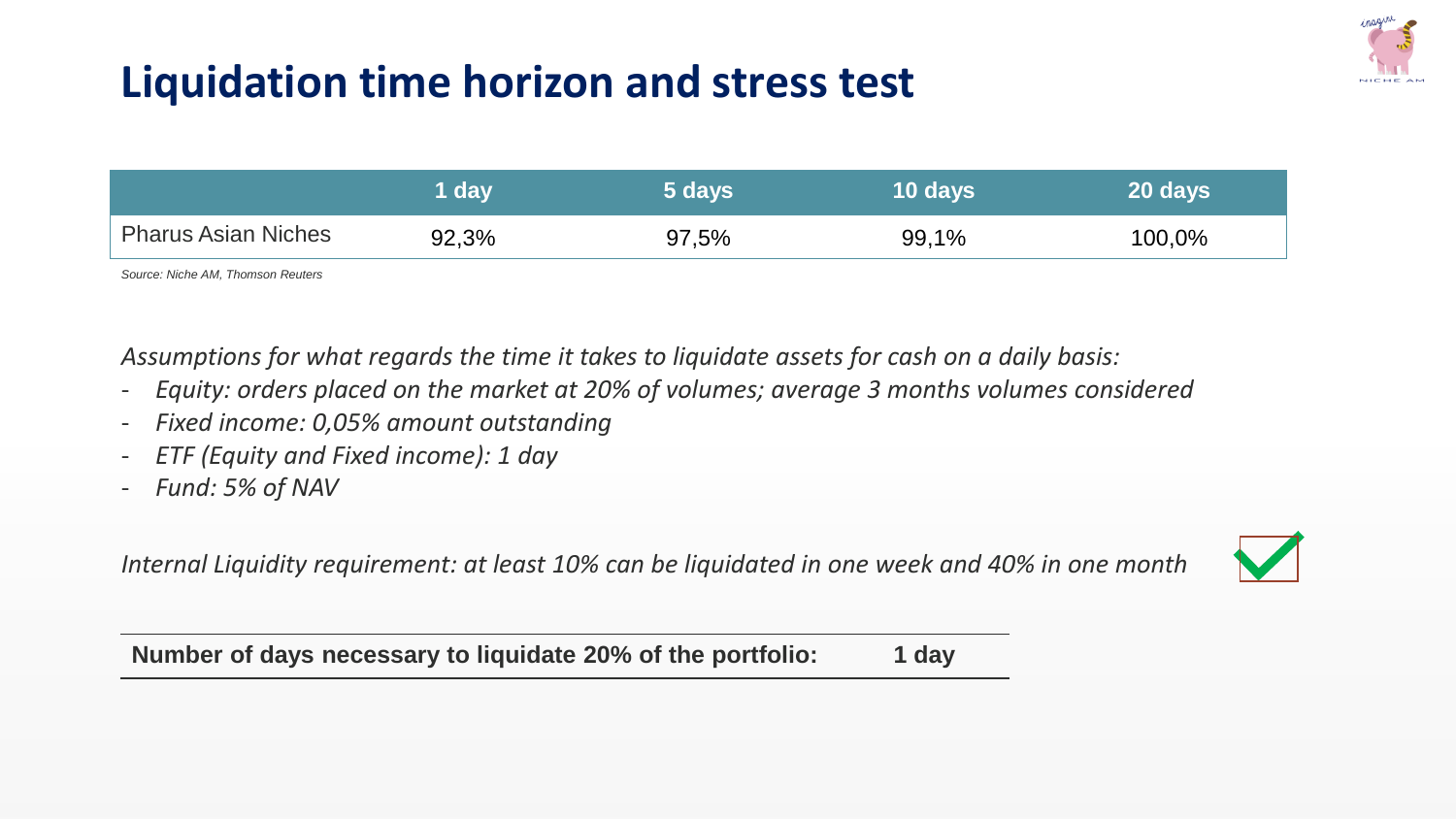

## *PORTFOLIO: FX hedging*

*Forex outright trades in place: YEN*

|                            | 30-Aug-19   |
|----------------------------|-------------|
| <b>JPY Equity Exposure</b> | 235.369.980 |
| JPY cash                   | 15.797.034  |
| <b>Total JPY Exposure</b>  | 251.167.014 |

| <b>Currency Pair</b> | <b>Settlement Date</b> | RATE     | <b>Amount sold</b><br>currency ex-euro | <b>Amount bought</b> Amount as a %<br>in euro | of tot. LC expo | <b>Maturity</b> |
|----------------------|------------------------|----------|----------------------------------------|-----------------------------------------------|-----------------|-----------------|
| JPY                  | 27/06/2019             | 122,8100 | $-131.300.000$                         | 1.069.131                                     | 52%             | 27/09/2019      |